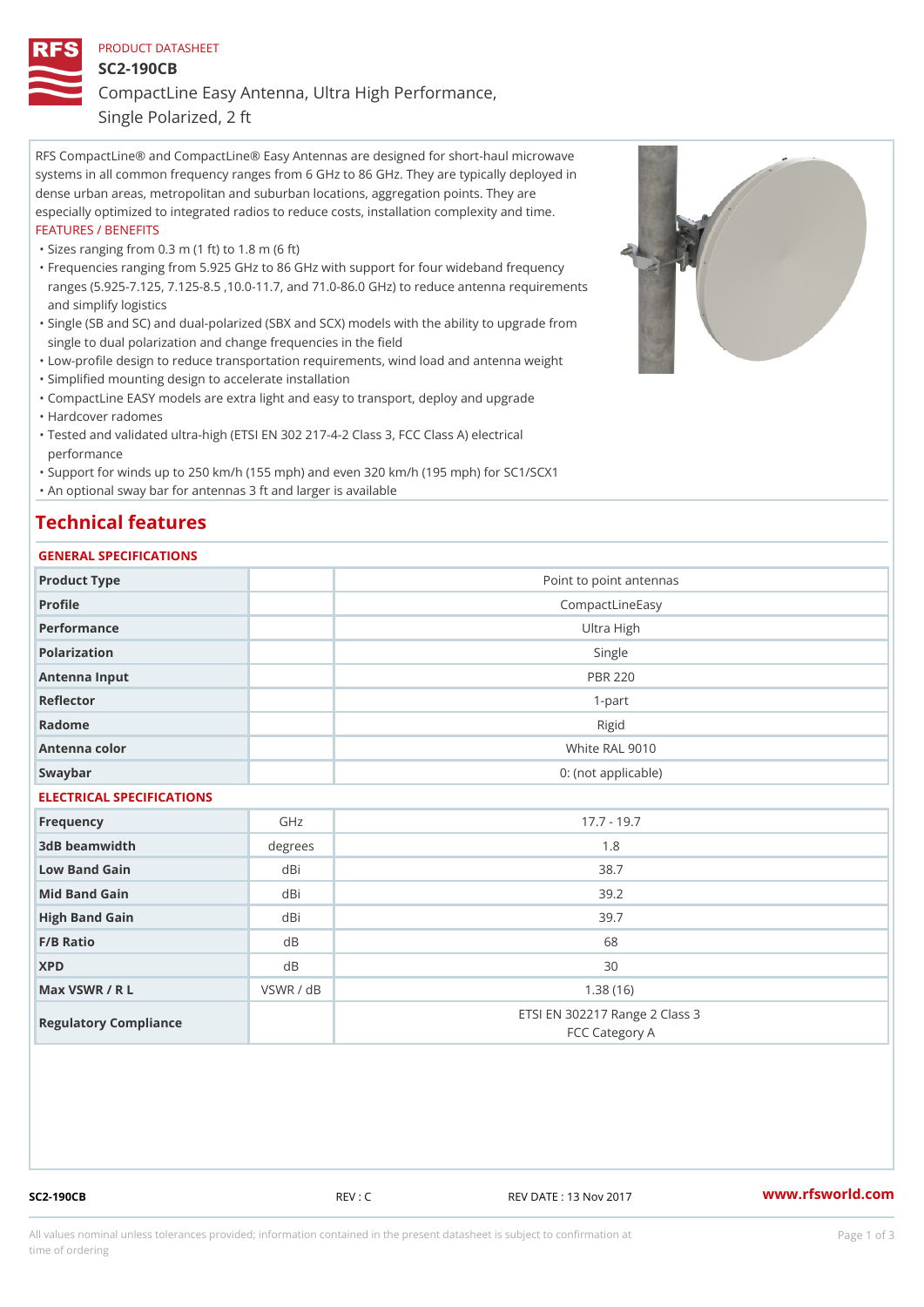# PRODUCT DATASHEET SC2-190CB CompactLine Easy Antenna, Ultra High Performance, Single Polarized, 2 ft

| MECHANICAL SPECIFICATIONS                                                     |  |              |                     |  |  |  |
|-------------------------------------------------------------------------------|--|--------------|---------------------|--|--|--|
| Diameter                                                                      |  | ft $(m)$     | 2(0.6)              |  |  |  |
| Elevation Adjustment                                                          |  | degrees      | ± 15                |  |  |  |
| Azimuth Adjustment                                                            |  | degrees      | ± 15                |  |  |  |
| Polarization Adjustment                                                       |  | degrees      | ± 5                 |  |  |  |
| Mounting Pipe Diameter<br>minimum                                             |  | $mm$ (in)    | 48 (1.9)            |  |  |  |
| Mounting Pipe Diameter<br>maximum                                             |  | $mm$ (in)    | 114(4.5)            |  |  |  |
| Approximate Weight                                                            |  | kg (lb)      | 7(15.4)             |  |  |  |
| Survival Windspeed                                                            |  | $km/h$ (mph) | 252 (155)           |  |  |  |
| Operational Windspeed                                                         |  | $km/h$ (mph) | 180 (112)           |  |  |  |
| FURTHER ACCESSORIES                                                           |  |              |                     |  |  |  |
| optional Swaybar                                                              |  |              | 0: (not applicable) |  |  |  |
| MOUNTOUTLINE                                                                  |  |              |                     |  |  |  |
| m m<br>$Dimension_A$<br>(in)                                                  |  |              | 650 (25.6)          |  |  |  |
| m m<br>$Dimension_B$<br>(in)                                                  |  |              | 313 (12.3)          |  |  |  |
| m m<br>$Dimenision_C$<br>(in)                                                 |  |              | 173(6.8)            |  |  |  |
| $Dim_D - D -$<br>m m<br>$51mm(2_in)Pip@in$                                    |  |              | 259 (10.2)          |  |  |  |
| $Dim_D - D -$<br>m m<br>89mm (3.5_in) Pi(pine                                 |  |              | 279.5(11)           |  |  |  |
| $Dim_D - D -$<br>m m<br>$114$ m m $(4.5$ ir $)$ $\sqrt{$ ii $\sqrt{p}}$ $\ge$ |  |              | 292 (11.5)          |  |  |  |
| m m<br>$Dimension$ _ $E$<br>(in)                                              |  |              | 36(1.4)             |  |  |  |
| m m<br>Dimension_F<br>(in)                                                    |  |              | 40(1.6)             |  |  |  |

Outline\_2ft\_CompactLineEasy \_DeepRedesi

SC2-190CB REV : C REV DATE : 13 Nov 2017 WWW.rfsworld.com